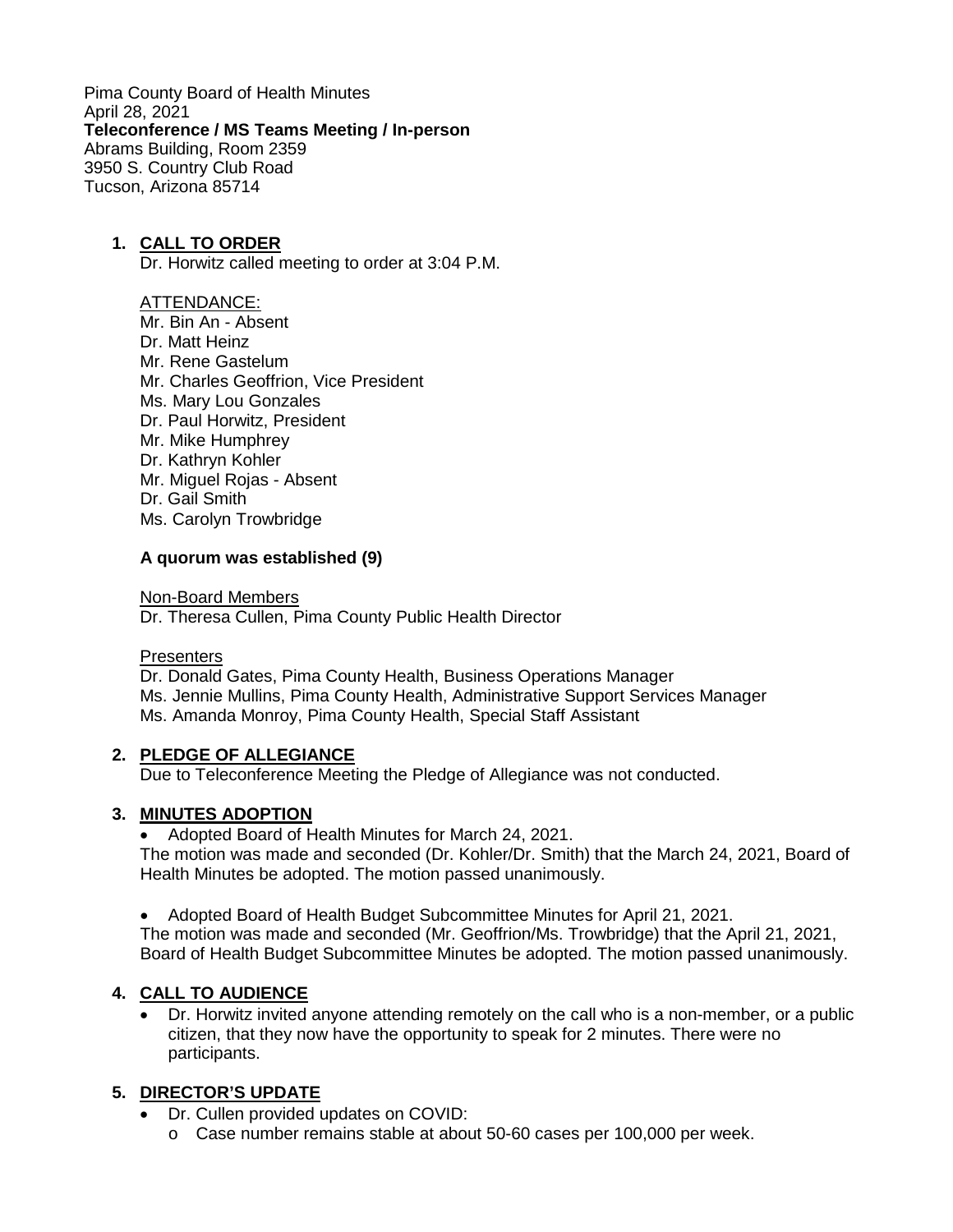Pima County Board of Health Minutes April 28, 2021 Page **2** of **7**

- o Hospitalization rates indicate that about 5% of cases are hospitalized.
- o Mortality rate stayed pretty stable at 2%
- o We are plateaued at this time the number of cases and positivity stays about the same – so if we stay stable, we are probably okay.
- COVID testing continues at the Tucson International airport site, the downtown Tucson site and at the Paradigm location on Grant Road.
- Dr. Cullen provided updates on COVID vaccination numbers provided on the State database:
	- o The State database is confusing regarding the number of vaccines that have been administered in Pima County.
	- o The vaccine prioritization numbers on the State site are the number of recipients of vaccinations, regardless of where they were given in the State.
	- o State vaccination numbers do not include the Veteran's Administration numbers or DOD numbers, and it is unclear whether they include all the Tribal numbers.
- Dr. Cullen gave a general update on the vaccination rate in Pima County, and noted that we've made a significant increase in the number of vaccinations administered. The numbers provided are:
	- o There are roughly 865,000 people in Pima County who are 16 years old and over.
	- o As of April 27, 2021, the number of vaccinations given in Pima County is about 482,000.
	- o 80% of people aged 80 and over are vaccinated.
	- o 57% of people aged 18 and over have gotten 1 shot.
	- o Approximately 36% of the community aged 16 and over are fully vaccinated.
	- $\circ$  To get to a 75% vaccination rate, we need to do 649,000 shots:<br> $\bullet$  If the Johnson & Johnson (I& I) one-shot vaccine is used we
		- If the Johnson & Johnson (J&J) one-shot vaccine is used, we need about 148,000 shots administered.
		- If Moderna or Pfizer two-shot vaccines are used, we need about 300-350,000 more shots administered to get to 75%.
- Dr. Cullen advised that two FEMA mobile POD's are arriving this week. Each is geared to do 200-250 shots over 6 days per week. The POD's will work at a specified site for 3 days then move to a new location for 3 days. The FEMA POD's will be here 6 weeks, so at roughly 500 shots per day, 6 days per week, that's about 18,000 more shots administered. More will be given if it is possible to do so. FEMA POD's will administer both Moderna and J&J vaccines.
- Dr. Cullen noted that Pima County Health Department (PCHD) continues to be very, very aggressive with our mobile POD's. There will be about 12 mobile POD's in the next 7 days at different locations around the County.
- Dr. Cullen indicated that PCHD is in almost every high school providing Moderna shots for graduates due to the age restriction of age 18 and over. PCHD is working with the University of Arizona (UA) to see if we can get access to Pfizer, and we are awaiting delivery this week of a low cold freezer to allow storage of the Pfizer vaccine.
- Dr. Cullen advised that PCHD is out there and leaving no stone unturned in getting vaccines into the community. While the Banner/Kino vaccination site is shutting down in June, PCHD has opened up the Kino Event Center as a vaccination site; this is where Paradigm previously was doing COVID testing. El Pueblo has opened up because of other places shutting down. PCHD has an agreement to go in the Foothills as well. PCHD will keep El Pueblo and Kino Event Center available for second shots of Moderna.
- Dr. Cullen noted that PCHD just started VAXChallenge.org, which is a website hosting a vaccine challenge for 16-24 year olds, where prizes can be won to try to engage that age group. Once that challenge is over, there are plans to begin another one.
- Dr. Cullen mentioned that the vaccination problem is no longer that we don't have enough vaccine; it is that we need more arms to put the vaccine in.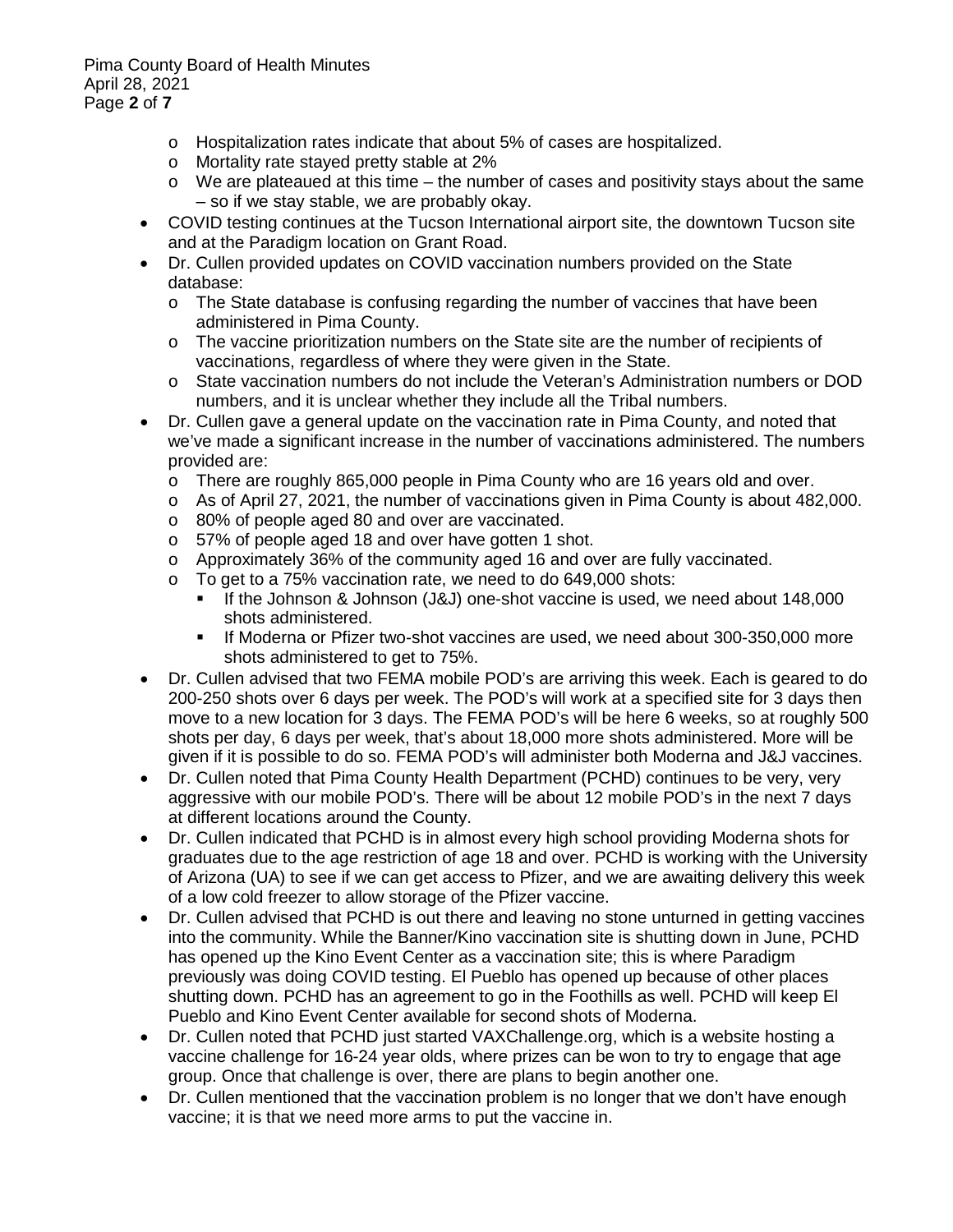- Mr. Humphrey inquired if anybody, any age, any health condition can get a vaccination now. Dr. Cullen advised that anyone aged 16 and over can get the vaccination now, noting that 16 and 17 year olds can only have Pfizer. Dr. Cullen also noted that vaccine emergency authorized use approval for down to age 5 years old is expected to come in the next 3-4 months.
- Dr. Smith inquired if PCHD is having much issue with people who are refusing to get vaccinated, or who do not trust the vaccine. Dr. Cullen replied that some of the issue is still lack of access, and that the more PCHD goes into the community that will change. Dr. Cullen also noted that there are definitely people who don't want to get, or think they need, the vaccine. Those are issues PCHD is trying to address through increased communications pushes on social media, as well as community events and campaigns like the VAX After Dark recently held downtown on Fourth Avenue. Dr. Cullen advised that PCHD had set aside a couple hundred thousand dollars for the Communications department to do these strategic communications campaigns in the community.
- Dr. Heinz asked what is happening with migrants getting COVID vaccinations. Dr. Cullen advised that PCHD has arranged for BinaxNow testing in Ajo, and have a contract in place to do testing at Casa Alitas. PCHD has also asked the Casa Alitas medical staff to give a sense of what vaccines might be acceptable to the migrant community, and hope to initiate vaccinations there soon.
- Mr. Humphrey asked if there is a sense of how close we are getting to herd immunity based on the numbers vaccinated and how many people have had COVID. Dr. Cullen responded that the belief is that about 50% of people are asymptomatic, and a current study indicates that asymptomatic people may have antibody protection for a very limited time. Dr. Cullen thinks that the only people who have significant immunity are people who were fairly ill, or ill enough to have symptoms, but the problem is not knowing which symptoms indicated immunity, so we are not relying on the percent of people infected to indicate we have reached herd immunity.
- Dr. Horowitz asked if an after-action report is being pursued. Dr. Cullen advised that yes, an after-action report has been started based on preliminary data, and that PCHD has entered into a small contract for a more objective evaluation of the data. Additionally, PCHD is preparing a recovery and resiliency plan, and Dr. Cullen hopes to share a draft of that with the BOH once it is available.
- Dr. Horowitz noted that he is very concerned about the amount of non-compliance he is seeing in the community at this time, and asked what the Health Department could do in the future to ensure enforcement of laws passed if this type of situation ever happens again. Dr. Cullen noted that PCHD has a public health advisory that came out last week that addresses mask compliance, allowing most indoor and outdoor events to increase to 30% occupancy, and allows the number of people gathered to reach 250 without getting additional consent from the County. Dr. Cullen noted that the public health advisory will be modified once PCHD can give guidance that is not complicated to interpret.
- Dr. Cullen reported that PCHD has hired a lab person who will be able to help train staff for venipuncture, which will positively impact syphilis screening during STI testing.
- Dr. Cullen thanked the BOH for their support and commitment to the recent salary evaluation that was completed and allows for salary adjustments for nursing staff such as licensed, independent nurse-practitioners, public health nurses, and lead nurses.
- Dr. Cullen advised that PCHD will be coming out with a new opioid update, and is in the process of developing a more aggressive Narcan distribution for the County that will rely on communication and cooperation from the clinical community.
- Dr. Horowitz inquired if the Sheriff's department is now carrying Narcan, as in the past they were very reluctant to do so. Dr. Heinz later received a reply text from Sheriff Nanos that confirmed that patrol deputies do carry Narcan.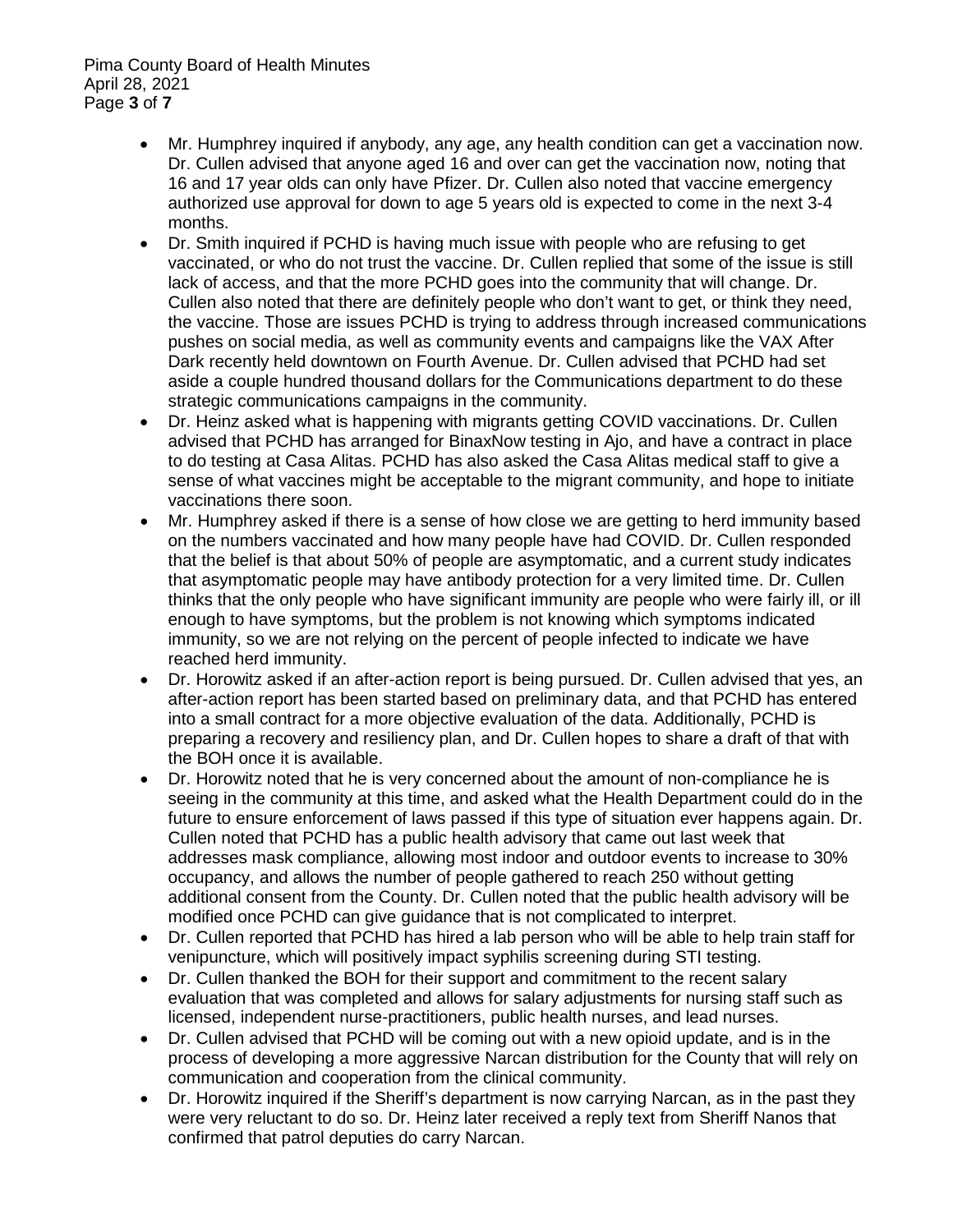• Dr. Cullen spoke about grant funding opportunities for PCHD. There are two noncompetitive grant applications that are due within the next 10 days, so staff is rapidly responding to those. An application was also submitted for a CDC competitive grant on literacy, as well as another grant for community health workers that is due the second week of May. Additionally there is a climate change grant that is being submitted with the intention of addressing the impact of heat in the city of Tucson, which is the third fastest warming city in the United States.

# **6. BUDGET ADVISORY SUBCOMMITTEE**

- Dr. Horowitz thanked all the members of the Budget Advisory Subcommittee Mr. Charles Geoffrion, Mr. Rene Gastelum, Ms. Marylou Gonzales, Dr. Gail Smith, and Ms. Carolyn Trowbridge – as well as Dr. Donald Gates and Ms. Suzanne Goodman for their participation. He applauded the great job done by all in a very short amount of time, and advised that the budget process will begin much earlier next fiscal year.
- Mr. Geoffrion advised that the subcommittee discussed a number of critical budget concerns such as addressing salary needs over two meetings in April. He noted that while the subcommittee did not have the benefit of having actual numbers to work with during the process, a recommendation has been decided upon to send to the BOS for the PCHD FY21/22 budget.
- Dr. Horowitz noted that with the help of Dr. Donald Gates, a general letter of recommendation regarding the budget has been drafted to send to the BOS, was included as a handout for this meeting, and will be discussed following Dr. Gates's presentation.
- Dr. Gates presented the Pima County Board of Health Budget Update slide presentation to the board, noting that the numbers are still subject to change but should be assumed to be fairly solid:
	- o The primary Health Fund Expenditure Budget slide shows that the budget for FY2022 is \$20,724,753.00, which is a full 25% higher than FY2021 budget. This notes a 34% increase in personnel from FY2021 to just under \$15 mil, and also an increase for Supplies and Services at just under \$6 mil. Personnel full time equivalents are increasing by 16%, which includes 32 new permanent Health Fund positions.
	- o The Health Fund Revenue Budget slide consists of Direct Revenue and General Fund Subsidy, which is projected to be \$15,282,150.00 for FY2022. Direct revenues are decreasing slightly from FY2021, but the General Fund Subsidy has returned to effectively historic levels at just under \$11 mi, which is a 45% increase over FY2021.
	- o The Health Fund Net Budget slide indicates that the net impact of revenues and expenditures is a deficit of \$5.4 mil. Additionally there are transfers out for matching funds for grants, etc., of approximately \$2.4 mil, which brings the net deficit for FY2022 to \$7.8 mil. Previously the projected budget deficit was \$9.5 mil, so despite the significant increase in the expenditure budget, the projected deficit is actually going down. This will exhaust the Health Fund balance as was previously discussed.
	- o The Consolidate Health Budget slide presents both the Health Fund and Grant Fund numbers for a complete picture of the FY2022 expenditure and revenue budgets. The total expenditure budget across the Health and Grant fund is almost \$36 mil, and the revenue budget is approximately \$29 mil, leaving about a \$6.8 mil deficit.
	- o The finals slide provides a comparison of funding sources for public health from a national versus Pima County perspective. Nationally, local funding, state funding and federal funding make up the bulk of public health funding sources, followed by Medicare/Medicaid, Direct Revenue and Other types of funding. In Pima County the bulk of public health funding is through local funding and federal funding (which includes federal grants routed through state and other agencies), followed by Direct Revenue and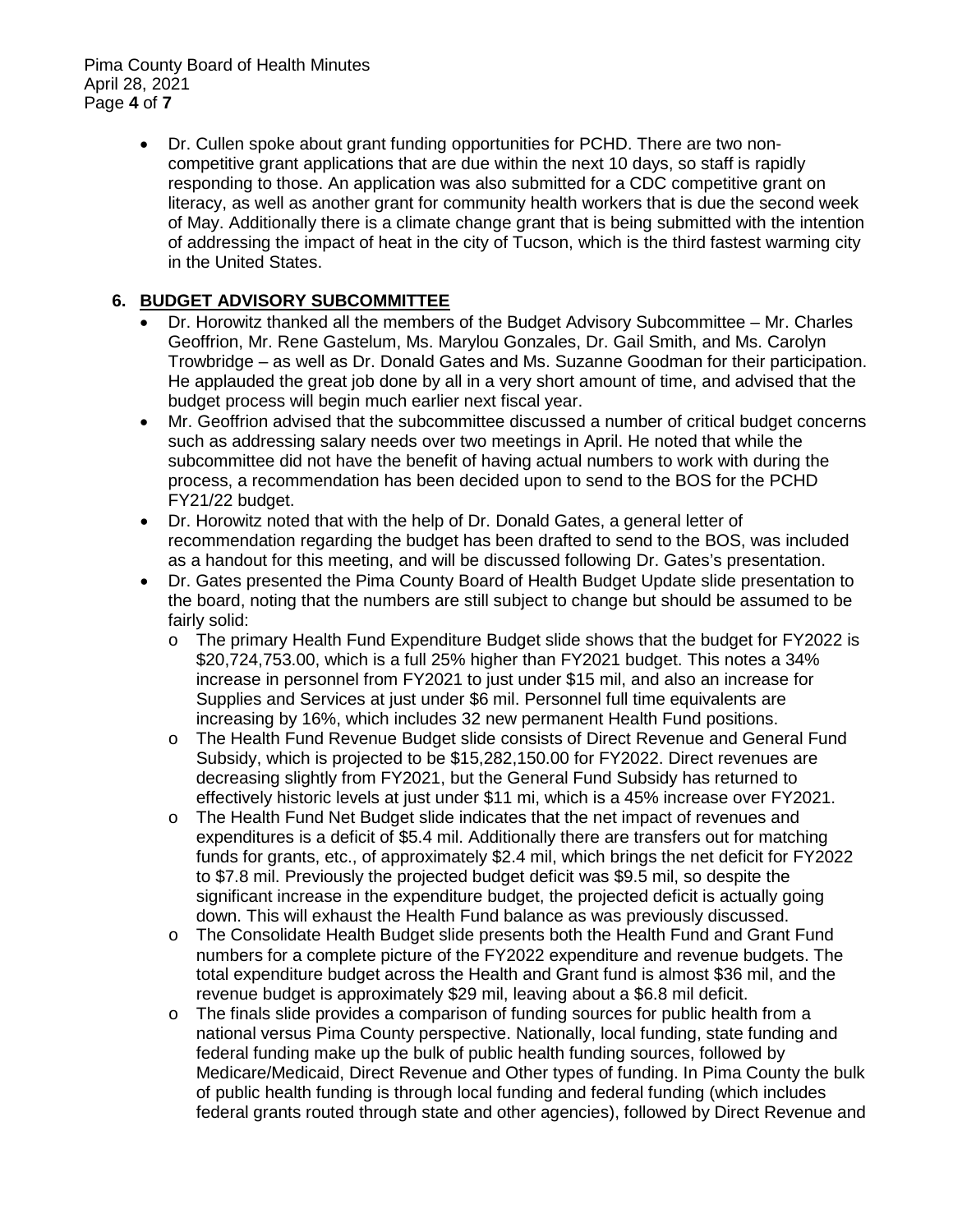State funding, plus less than 1% Other funding, and zero Medicare/Medicaid funding because Pima County does not operate those directly.

- Mr. Humphrey inquired if State funding is based on per capita, as Pima County has roughly 20% of the State's population.
- Dr. Gates explained that 11% of PCHD budget comes from the State, not that Pima County receives only 11% of the State's budget. There are several direct proportional elements involved, as well as competitive elements that local health departments compete against other agencies for funding.
- Mr. Geoffrion asked if the numbers presented today are sufficient to make the recommendation on behalf of the BOH.
- Dr. Gates indicated that he believes these numbers are very firm, but that there always remains the opportunity for final modifications once the recommendation is submitted.
- Mr. Geoffrion moved that the recommendation letter and the data be approved and moved forward to the BOS. Dr. Kohler seconded the motion.
- Dr. Cullen commented that she is concerned that this budget gets PCHD where it needs to go. Part of the problem is the uncertainty of the grant money in the budget. Dr. Cullen feels it is important to note that if the grant funding is not there, the need does not go away. Dr. Cullen suggested amending the Federal funding line to read Federal (Grant) funding so that people recognize that need. She indicated that we will ask Administration about that.
- Dr. Gates suggested the board consider an edit to the second sentence in the letter of recommendation so that it reads, "We are pleased to see the increased County investment" or "We are pleased to see the increased local investment" to indicate the difference between local contributions and the Federal, or grant, contribution.
- Dr. Horowitz asked Mr. Geoffrion if he wishes to accept a friendly amendment to his motion.
- Mr. Geoffrion agreed to the rewording, and Dr. Kohler seconded the amendment. Dr. Horowitz called for the vote on the motion, which passed unanimously.
- Ms. Trowbridge noted that public health is not just a local problem but a national problem, and we need lobbying groups to push the fact that to promote public safety, we have to help people get healthy and keep people healthy. Dr. Horowitz reminded the board that we do employ a State lobbyist, and that maybe the BOH can push the Administration to place our concerns up to the State.

# **7. ETHICS COMMITTEE UPDATE – STANDING ITEM**

- Ms. Jennie Mullens provided key updates from the Ethics Committee at the request of Dr. Cullen.
- Ms. Mullens advised that the next Ethics Committee meeting is scheduled for tomorrow and she is just finalizing the agenda.
- Feedback was requested at the last meeting on how the member's thought the Ethic Committee was going, and the main feedback was very positive and centered around the value of having such a good, diverse group representing various sectors and perspectives in the County.
- An overview of the communications strategy was presented that discussed how the department and the County is moving forward to address inequities in access to vaccine uptake, as well as vaccine hesitancy.
- The community engagement plan was shared again, and the committee was advised that the Community Engagement Committee is actually convening.
- There was a discussion regarding the impacts of the pause of the J&J vaccine and what that was going to do on the roll-out. There were also concerns around what is happening regarding continuing vaccinations for people experiencing homelessness.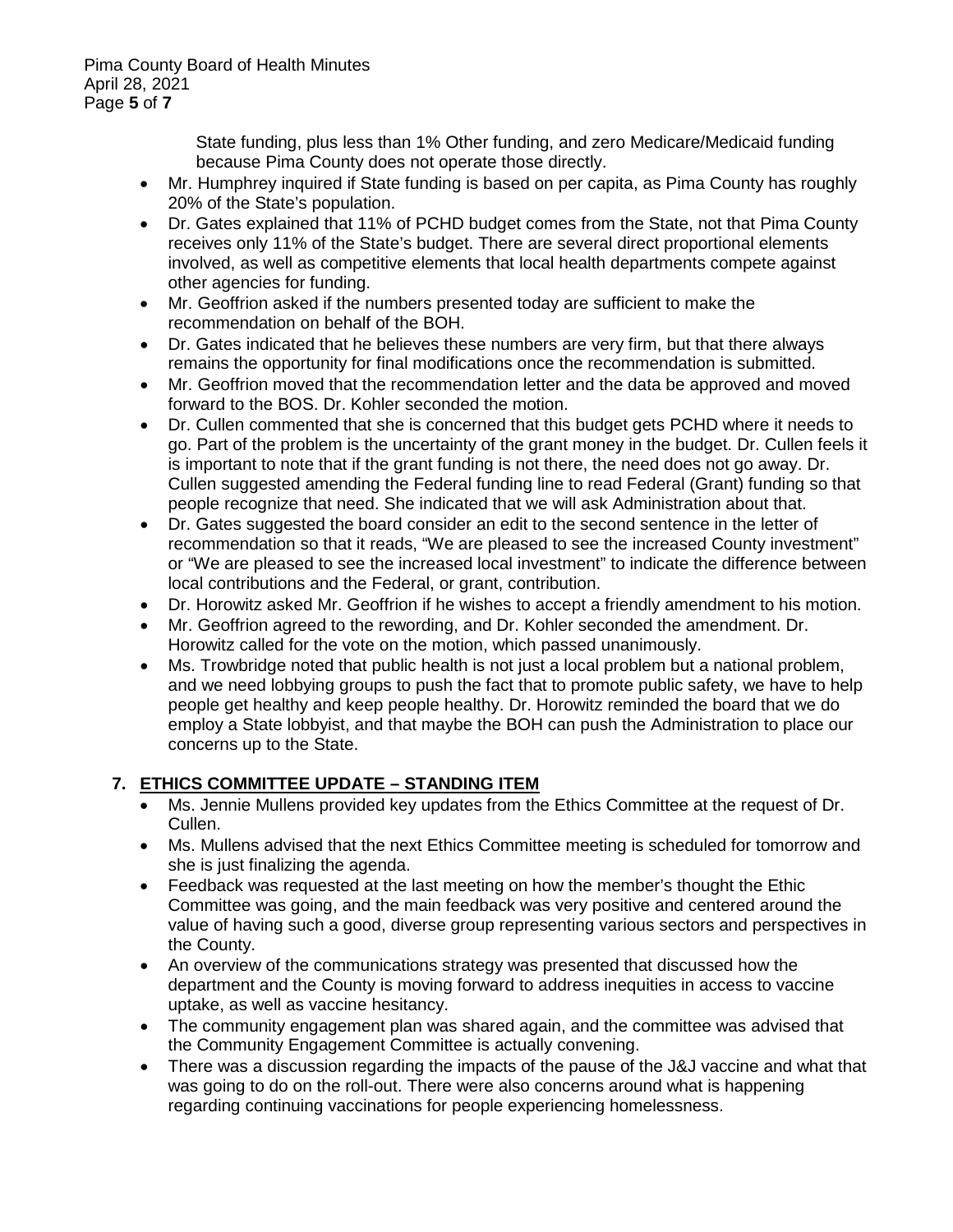Pima County Board of Health Minutes April 28, 2021 Page **6** of **7**

- There was a request from the members to get an update on the data around health disparities in vaccine uptake, especially in regard to racial and ethnic populations in the County. That data update will be given at the next meeting.
- Dr. Horowitz inquired as to what percentage of the members of the Ethics Committee participated in any one meeting. Ms. Mullins believes that is probably about 50% of the full membership, or roughly about a dozen people.
- Mr. Humphrey asked if the disabled community is included in discussions about groups included in health equity, because he has had reports that some members of that community feel they are being ignored in vaccine distribution. The perception is that there wasn't any emphasis placed on disability when the first shots were being given.
- Ms. Mullins said that there was some prioritization for people with disabilities living in licensed settings such as long term care in Priority Group 1A. The Ethics Committee was really quick to work on amending the guidance for Group 1A to include people living with disabilities in the community. She believes Pima County was one of the first counties in the state to upgrade that and prioritize people with disabilities receiving long term care and services in the home, and other congregate settings.
- Dr. Cullen added that the FEMA POD's will include sign language interpreters and other support for the disabled. She agreed that early on, perhaps in the first 3-4 weeks, the disabled community was not made a priority, but that Pima County got ahead of that before almost anyone else did, because the Ethics Committee brought it up.

### **8. DECLARING RACIAL & ETHNIC INEQUITIES & INCOME INEQUALITY IN PIMA COUNTY TO BE A PUBLIC HEALTH CRISIS – STANDING ITEM**

- Dr. Cullen asked Ms. Amanda Monroy to give a brief update to the BOH on what we've been doing to address racism and equity.
- Ms. Monroy noted that the resolution had a specific action step around ensuring equity in COVID-19 pandemic response and recovery. Ms. Monroy advised that we are starting the work of the Round Recovery Portion and making sure that equity is built into the forefront of that, and are making sure we're looking at the structural systems in place that may have been perpetuating the racism and other problems that have led to those inequities.
- Ms. Monroy advised that today was the first meeting of the Community Engagement Committee. We are looking for a very diverse group of community voices to make sure we're highlighting what the community has identified as the need based off COVID, especially when it comes to recovery.
- Ms. Monroy pointed out that we're blessed with all the grants, which will enable us to hit the group and use the pandemic as a spring to getting the equity work done that we know the County needs.
- Dr. Cullen added that we have three health equity positons that are going to be filled. Dr. Gates confirmed that the final approval for those positions was done in February, and the positions became created and available in late March.
- Dr. Cullen also noted that in addition to the grant funding that is expected, it is anticipated that we will have a funding cycle with community-based organizations that can help support this work.
- Mr. Humphrey inquired if these health equity specialists will included researchers among them, and if health equity information will be made available to the public.
- Dr. Cullen noted that there have been multiple discussions with the UA School of Public Health in the last few weeks about ensuring that we have adequate biostatisticians and EPI statisticians on board, either through a contract with the University, or through us, to be able to do the data sets. She also noted that the one request we have repeatedly gotten is that availability of data for the public, so the intention moving forward is that we would make